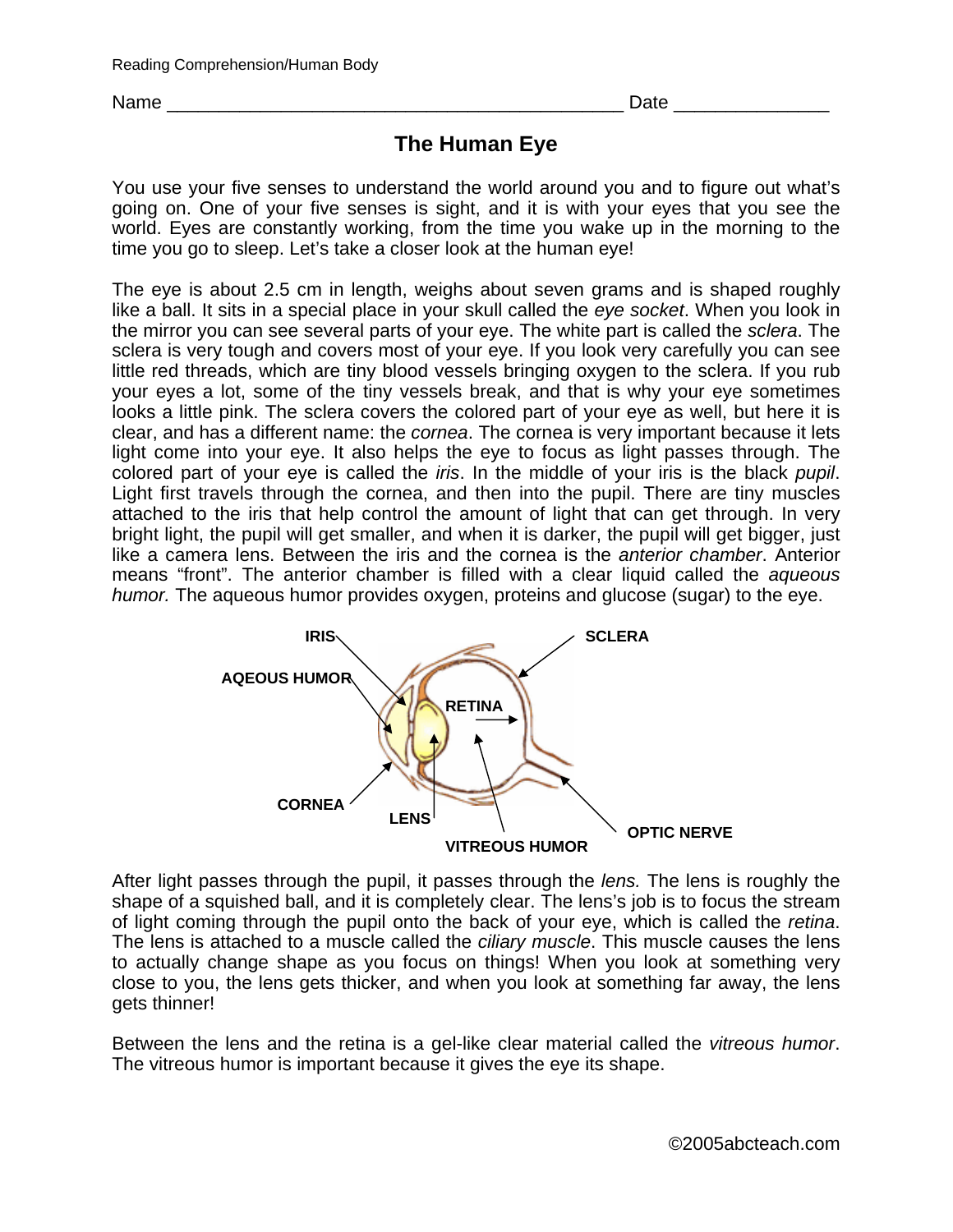Name \_\_\_\_\_\_\_\_\_\_\_\_\_\_\_\_\_\_\_\_\_\_\_\_\_\_\_\_\_\_\_\_\_\_\_\_\_\_\_\_\_\_\_\_ Date \_\_\_\_\_\_\_\_\_\_\_\_\_\_\_

## **The Human Eye,** *continued*

The back of the eye is like a movie screen for the images you see. The retina is made up of very specialized cells called *rods* and *cones*. There are about 120 million rods and about 7 million cones in each eye! Rods cannot sense things in color, but they can see black and white and different shades of gray. After the sun has set, when you can no longer see anything in color, the rods are working very hard. Rods also allow you to see the shape of different objects. There are three different types of cones that work in bright light: red, blue, and green. Together, these cones process the light waves that come into the eye and let you see the many different colors you do. The rods and cones send all the information they gather through the optic nerve at the back of the eye. The brain then uses the nerve signals to put together a picture of the outside world. The place in the retina where the optic nerve exits is called the *blind spot*. This is because there are no rods or cones in this area, and if an image is projected onto this part of the retina, you cannot see it.

The eye also has a couple of ways to protect itself. The biggest protection for the eye is the *eyelid*. The eyelid helps to keep the eye clean and moist. Opening and closing the eyelid is called blinking, and you can do it when you want to and without even thinking about it. This means that blinking is both a *voluntary* (it sounds like the word *volunteer*) and *involuntary* action. Your eyelids will shut automatically to stop things from getting into your eye. Don't forget your *eyelashes*! They form a team with your eyelids to keep dirt and dust out of your eye. But what happens when a piece of dust does get in your eye? That's when *tears* come in to play. Tears come from glands called *lacrimal glands* which are located just above the outer corner of your eyes. Every time you blink a small amount of tears is released into your eye to keep it moist. Tears also help to wash away bacteria and dust from the surface of your eye. Tears drain out of your eye by entering the *lacrimal duct* or *tear duct*.

Some people wear glasses; do you know why? Sometimes people have trouble seeing and glasses help them. When you have your eyes tested, the doctor asks you to read letters from different lines of an eye chart. If you have normal vision, you have 20/20 vision. This means that you can read line twenty at twenty feet away. If your vision is 20/200, this means that you can read the same letter at 20 feet that a normal eye can read at 200 feet! A person with 20/200 eyesight is legally blind in the United States. There are many other degrees of vision between 20/20 and 20/200, and some people even have better than 20/20 vision. People wear glasses for different reasons. Some people cannot see things very far away, and they are called *nearsighted* (*myopic*). In these people, the image is focused *in front* of the retina. Some people have trouble

seeing things that are close, and these people are called *far-sighted* (hyperopia). In these people the image is focused behind the retina. Glasses help to bend the light enough so that the image is always focused on the retina.

Your eyes do a very important job. They help you see the colors and shapes of things around you. The eyes you have now will be with you forever, so make sure you take good care of them!

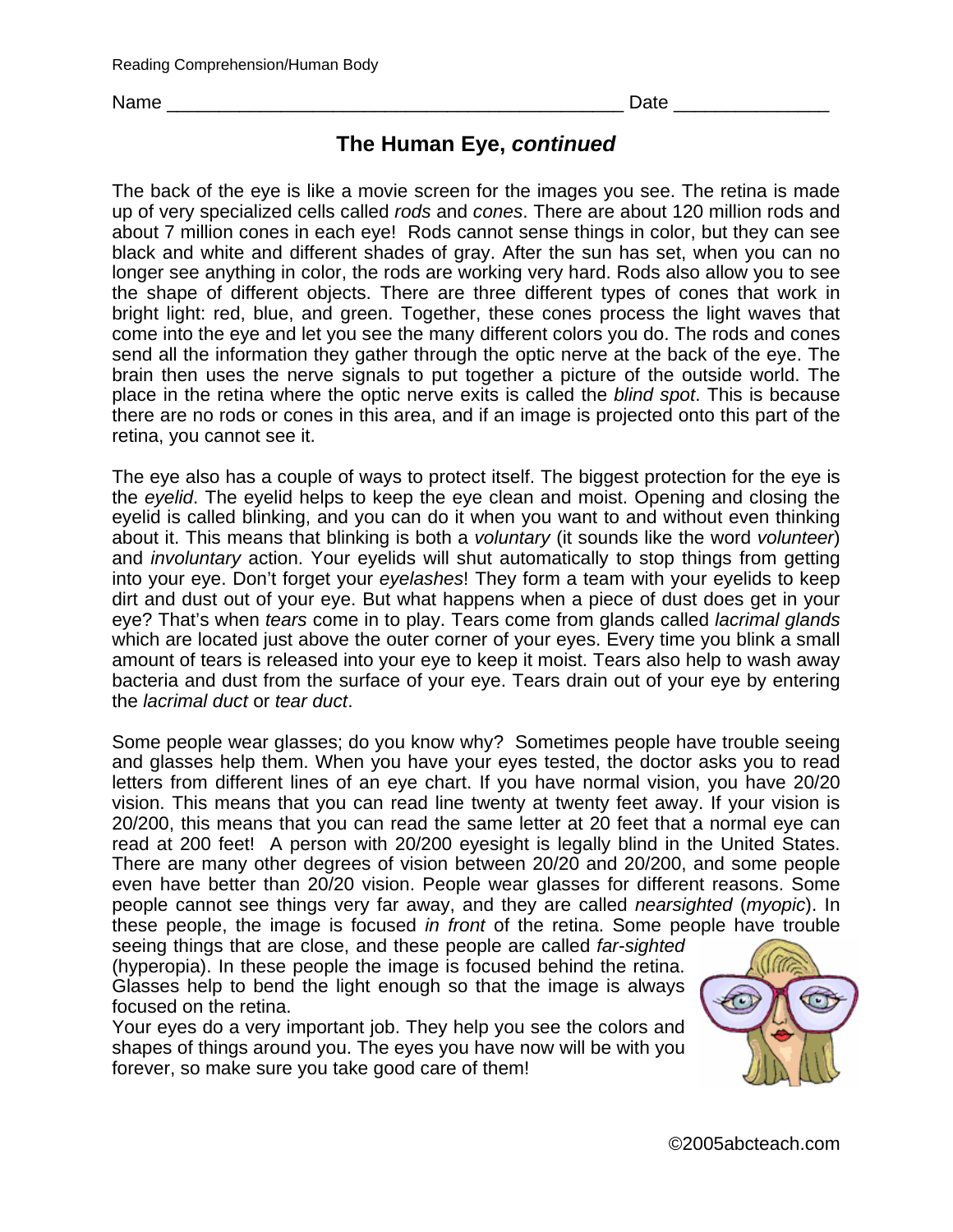## Answer the questions about eyes.

Label the different parts of the eye.  $1.$ 



<u> 1989 - An Dùbhlachd an Dùbhlachd ann an Dùbhlachd ann an Dùbhlachd ann an Dùbhlachd ann an Dùbhlachd ann an Dù</u>

<u> 1989 - Jan James James James James James James James James James James James James James James James James J</u> <u> 2000 - Andrea Andrea Andrea Andrea Andrea Andrea Andrea Andrea Andrea Andrea Andrea Andrea Andrea Andrea An</u>

<u> 1989 - Johann Stoff, amerikansk politiker (d. 1989)</u>

- $2.$ What parts of the eye does light travel through?
- 3. What is between the cornea and iris?
- 4. What is the lens's job?
- 5. What are rods and cones, and what do they do?
- 6. What is the blind spot?
- $7<sub>1</sub>$ How does the eye protect itself?
- 8. What does it mean if somebody is nearsighted?